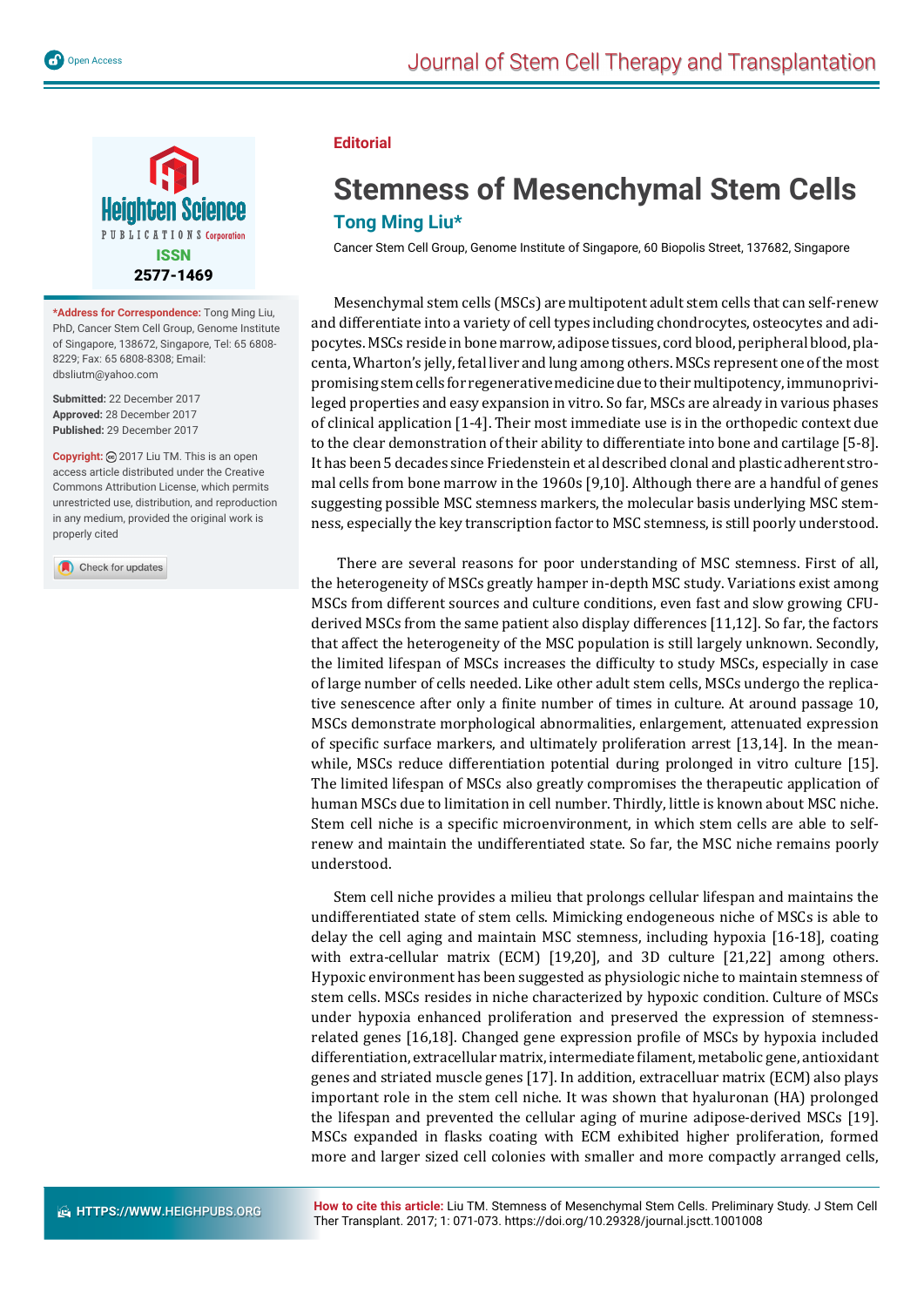and had greater differentiation potential [20]. 3D culture of MSCs on under spheroids or nanoculture plates, closer to in vivo niche of MSCs, delayed replicative senescence and enhanced the differentiation potential [21,22]. In addition, expansion of MSCs in medium containing FGF-2 appeared to promote proliferation and inhibit cellular senescence through a PI3K/AKT-MDM2 pathway [23]. Even blockage of endogenous glucocorticoids using RU486 significantly increase the proliferation and osteogenic differentiation of human MSCs [24].

Although efforts have been made for past 5 decades, little is known about the molecular basis underlying MSC stemness. So far, no one key transcription factor to MSCs like pluripotent genes Oct4, Nanog and Sox2 to ES has been identified, deprivation of which leads to the complete loss of MSC identity. To decipher the signature genes of MSCs, by comparing genes expression profile before and after tri-lineage differentiation, a list of highly expressed genes in undifferentiated MSCs were identified, including 9 transcription factors. However, individual knockdown only partially decrease proliferation or differentiation of MSCs [25]. NRF2 was identified as potential marker by analyzing gene expression. Knockdown of NRF2 decreased osteogenesis whereas overexpression of NRF2 increased the proliferation and reduced the rate of apoptosis of MSCs [26]. In addition, overexpression of cell surface protein CD49f (integrin subunit  $\alpha$ 6) modulated the proliferation and differentiation potentials of MSCs through activating PI3K/AKT and suppressing p53 expression [27]. Epigenetic modification also controls MSC function. BCL-6 co-repressor (BCOR) interacts with BCL-6 to repress AP-2alpha, which is key factor that enhances osteo-dentinogenic capacity of MSCs. BCOR mutation results in abnormal activation of AP-2alpha, which leads to oculo-facio-cardio-dental (OFCD) syndrome characterized by canine teeth with extremely long roots, congenital cataracts, craniofacial defects and congenital heart disease. Further analysis showed that BCOR mutation activated silenced target genes by increasing histone H3K4 and H3K36 methylation in MSCs [28].

Although these studies expand our understanding towards MSCs, it is still not clear that these genes regulate MSC stemness or only differentiation. So far, the understanding towards MSC stemness is still the tip of the iceberg*.* To make better use of MSCs for regenerative medicine, more efforts are needed to decipher the molecular basis of MSCs, especially key transcription factors to MSCs.

## **References**

- 1. Horwitz EM, Gordon PL, Koo WK, Marx JC, Neel MD, et al. Isolated allogeneic bone marrow-derived mesenchymal cells engraft and stimulate growth in children with osteogenesis imperfecta: Implications for cell therapy of bone. Proc Natl Acad Sci USA. 2002; 99: 8932-8937. **Ref.:** https://goo.gl/cRDDTN
- 2. Arinzeh TL, Peter SJ, Archambault MP, van den Bos C, Gordon S, et al. Allogeneic mesenchymal stem cells regenerate bone in a critical-sized canine segmental defect. J Bone Joint Surg Am. 2003; 85-A: 1927-1935. **Ref.:** https://goo.gl/GgdNCY
- 3. Shi M, Liu Z, Wang Y, Xu R, Sun Y, et al. A Pilot Study of Mesenchymal Stem Cell Therapy for Acute Liver Allograft Rejection. Stem Cells Transl Med. 2017; 6: 2053-2061. **Ref.:** https://goo.gl/6quN8j
- 4. Introna M, Lucchini G, Dander E, Galimberti S, Rovelli A, et al. Treatment of graft versus host disease with mesenchymal stromal cells: a phase I study on 40 adult and pediatric patients. Biol Blood Marrow Transplant. 2014; 20: 375-381. **Ref.:** https://goo.gl/Akoyyn
- 5. Pittenger MF, Mackay AM, Beck SC, Jaiswal RK, Douglas R, et al. Multilineage potential of adult human mesenchymal stem cells. Science. 1999; 284: 143-147. **Ref.:** https://goo.gl/6zRMCm
- 6. Pountos I, Jones E, Tzioupis C, McGonagle D, Giannoudis PV. Growing bone and cartilage: The role of mesenchymal stem cells. J Bone Joint Surg Br. 2006; 88: 421-426. **Ref.:** https://goo.gl/3Hw8fw
- 7. Liu TM, Guo XM, Tan HS, Hui JH, Lim B, et al. Zinc-finger protein 145, acting as an upstream regulator of SOX9, improves the differentiation potential of human mesenchymal stem cells for cartilage regeneration and repair. Arthritis Rheum. 2011; 63: 2711-2720. **Ref.:** https://goo.gl/5qNPH9
- 8. Liu TM, Martina M, Hutmacher DW, Hui JH, Lee EH, et al. Identification of common pathways mediating differentiation of bone marrow- and adipose tissue-derived human mesenchymal stem cells into three mesenchymal lineages. Stem Cells. 2007; 25: 750-760. **Ref.:** https://goo.gl/Nb8CWq